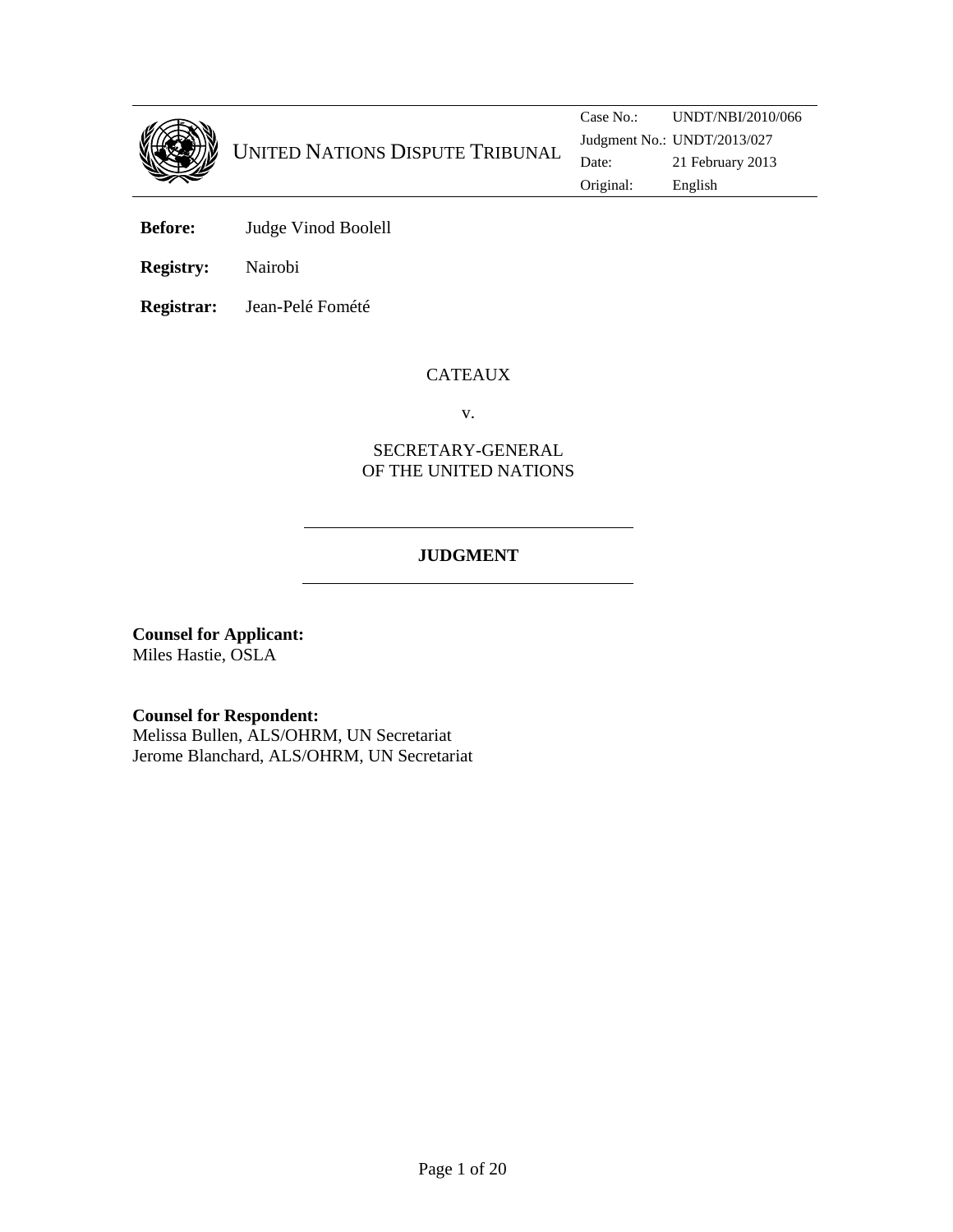### **Introduction**

1. The Applicant is a former staff member of the then United Nations Organization Mission in the Democratic Republic of the Congo  $(MONUC)^{1}$ . He is challenging the administrative decision of the Under-Secretary-General of the Department of Management (USG/DM) to separate him from service with compensation in lieu of notice and without termination indemnities due to misconduct.

### **Facts**

2. The Applicant joined MONUC on 10 June 2006 and was stationed in Kikwit, Democratic Republic of the Congo (DRC), as an International Security Officer (FS-3/1). He had previously served as a police officer for 22 years before joining the United Nations. In Kikwit, the Applicant was a first-line supervisor and one of his supervisees was Ms. M.

3. On or around July of 2007, the Applicant, a married man, started a romantic and/or sexual relationship with Ms. M. This relationship developed and continued when the Applicant was re-deployed to the Security Office in Bunia, DRC, in November of 2007. In the course of 2008 the couple went twice to Uganda on annual leave.

4. In September 2008, the relationship between the Applicant and Ms. M deteriorated. Ms. M informed the Applicant that she would leave him if he did not provide her with a house and a car, and she purposely made the Applicant believe she was engaging in sexual relationships with other men. It also appears that Ms. M herself was posing as her fictional fiancé.

5. The Applicant responded to Ms. M with a number of unpleasant and accusatory emails and text messages. The first email was sent on 1 November 2008 from the Applicant's wife's email account, to seven United Nations email

l <sup>1</sup> MONUC was renamed the United Nations Organization Stabilization Mission in the Democratic Republic of the Congo ("MONUSCO") on 1 July 2010.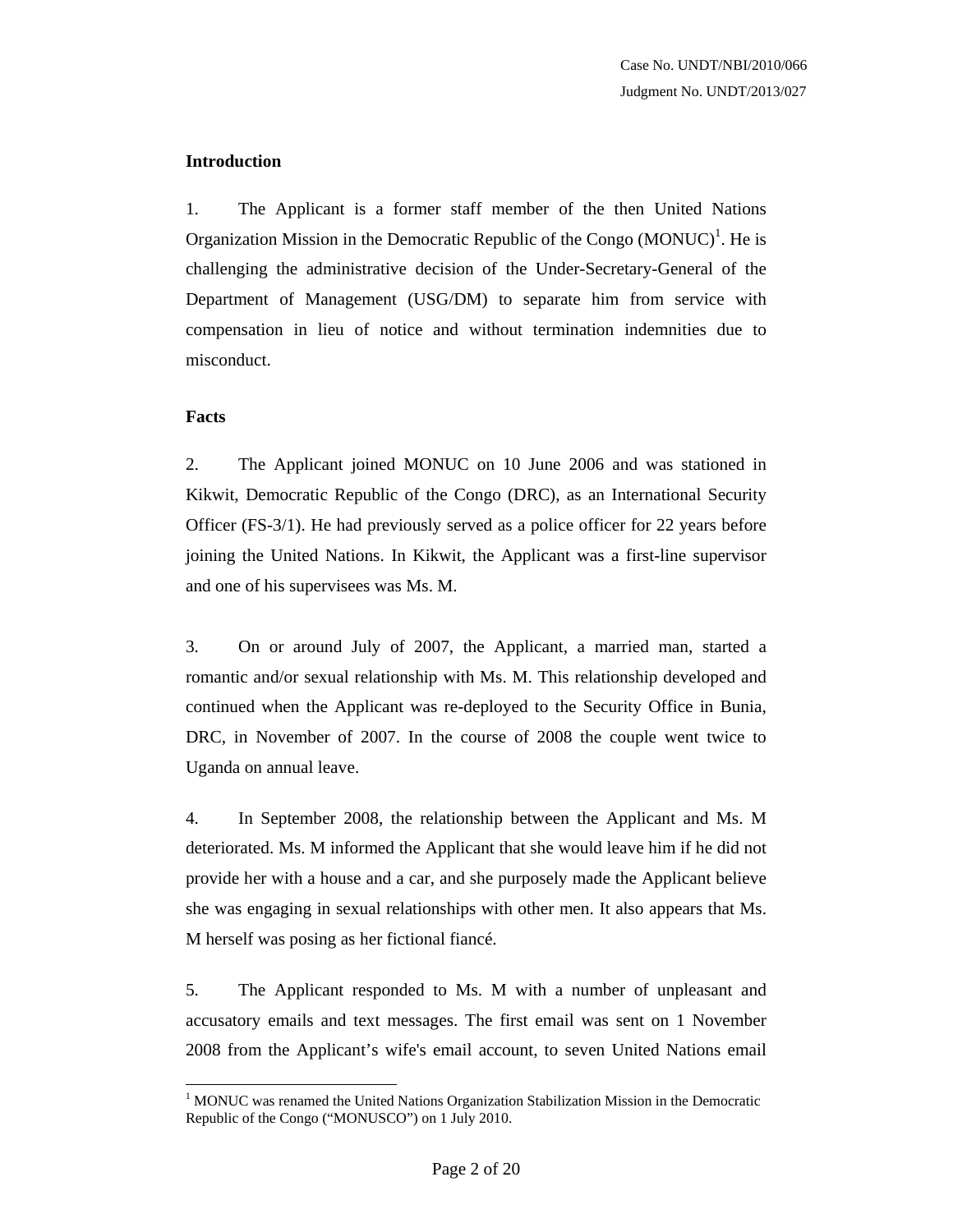accounts, including the Applicant's account. The second email was sent on 1 November 2008 at 11.57 am from the Applicant's wife's email account, to six private non-United Nations email accounts. The third email was sent on 1 November 2008 at 1.36 pm from the Applicant's wife's email account to seven United Nations email accounts and two private non-United Nations email accounts.

6. The recipients of the above emails were the mother of Ms. M, her cousin, a nun, a friend, seventeen United Nations colleagues and one person unknown to Ms. M.

7. The emails purported to come from the Applicant's wife. These emails also included two nude photographs of Ms. M. The emails contained graphic and explicit details of Ms. M's supposed sexual life with the Applicant. There were crude, insulting and offensive remarks about Ms. M. Many epithets in French were used to describe her. Translated they boil down to calling Ms. M "jealous", "greedy", "pretentious", "nasty", a "whore", a "sorcerer", a "bitch", a "hypocrite", a "thief", a "liar", a "thirsty man-eater", a "viper", a "malediction" and a "gold digger". There were also allegations that she had had sexual relations with "four fifths of all men". She had "evil spirits: bad intentions", a "black and dirty heart" and was a "first/high class bitch."

8. The emails stated that "[a]ll MONUC will have to know your dirty game" and "I also have your photos (naked) (...) I am going to forward them, the men will like that a lot." The emails went on to state, inter alia, "[y] ou can complain to Human Rights or to Personnel, I do not care. You cannot do anything. You're a whore and you'll stay a whore all your life. The truth hurts you. It is a small world, the mission is smaller. You must go to another mission." The emails concluded that it would "serve as a lesson" to others. I'll show you how to play with men in a mission. You deserve it. The game stops you dirty WHORE".

9. Initially the Applicant claimed that his wife sent the emails, however during the course of and subsequent to the investigation, he accepted that he wrote and sent the emails and attached the photographs of Ms. M.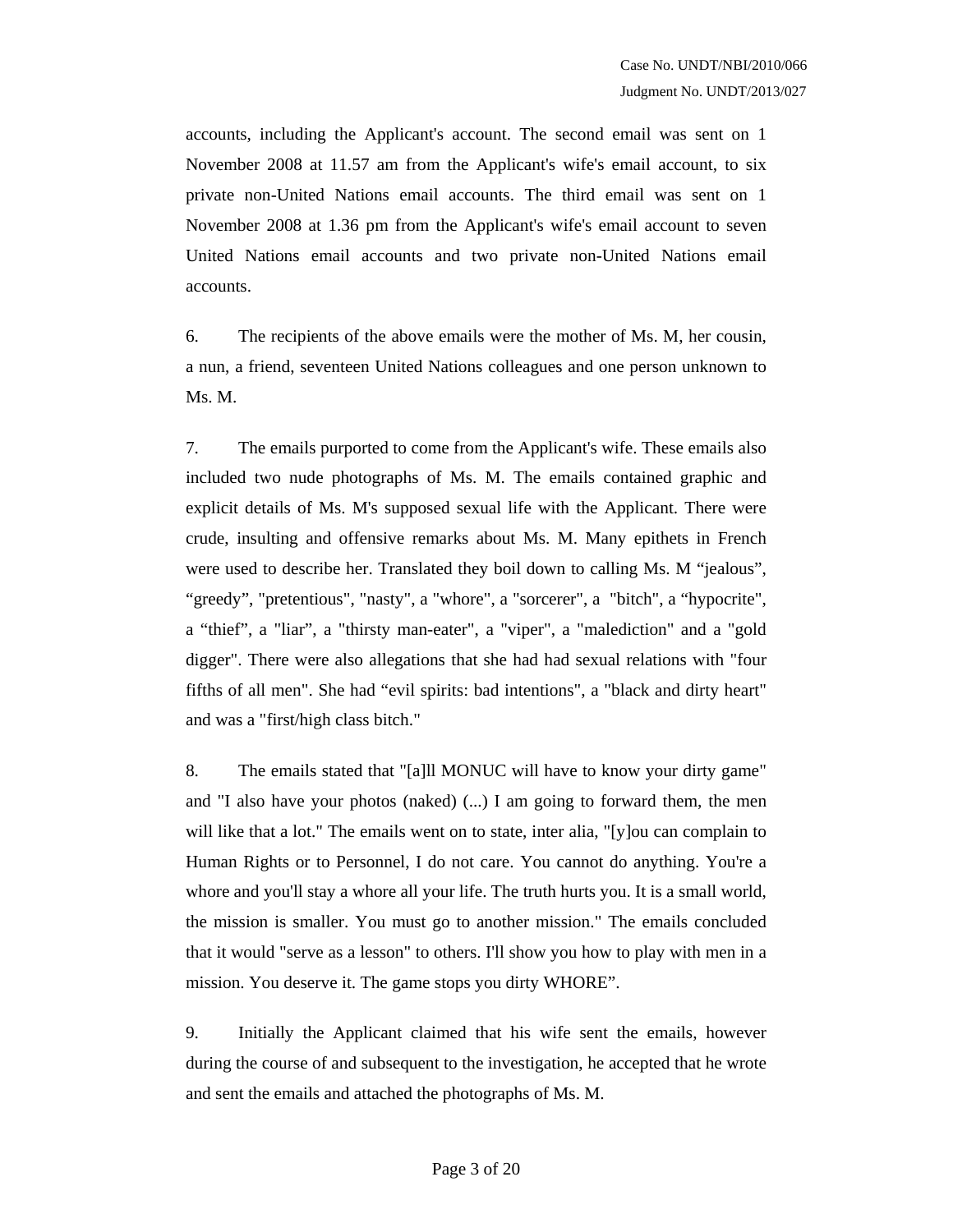10. The fifth email was sent by the Applicant on 4 December 2008 at 11.18 am from his wife's email account, addressed to Ms. M's private Yahoo email. In the email the Applicant made reference to the photographs of Ms. M, which he had attached to his earlier emails. He also claimed that men in MONUC had requested further nude photographs of Ms. M for their sexual gratification. It stated "[y]our photo will follow you in any mission you go to. I will follow you to your grave. Even your soul won't rest in peace. Slut." The email concluded with the statement that Ms. M had "not merely played with fire" but had "played with a nuclear bomb and must suffer".

11. The Applicant also sent several text messages to Ms. M from his private mobile telephone number as well as his official MONUC number between 19 October and 3 November 2008. Ms. M transcribed the text messages and they vary in terms of content. Most of them however contained insulting, offensive and sexually vulgar language, including a constant reference to Ms. M as a "whore". In a text sent on 3 November 2008 from his official MONUC number, two days after the first email was sent, the Applicant stated that in order to "repair the damage and recover" Ms. M's reputation, he was going to send \$800 to her parents and would email "all those people" to tell them that Ms. M was his "woman".

12. On 14 November 2008, the Applicant forwarded an email message entitled *Mes excuses les plus sincères* to several of his contacts excluding Ms. M. The message did not pertain to Ms. M. The message attached a photo of a woman in a short skirt or shorts bending over in front of a bridge, in a revealing fashion. This was labeled "the Bridge Email" by the Applicant. Ironically, the text of the message purports to be of educational value, speaking of the history of the bridge. According to the Applicant, this email was intended to be humorous and was not intended or expected to offend. He claimed that the sending of this picture by email did not contravene ST/SGB/2004/15 (Use of information and communication technology resources and data).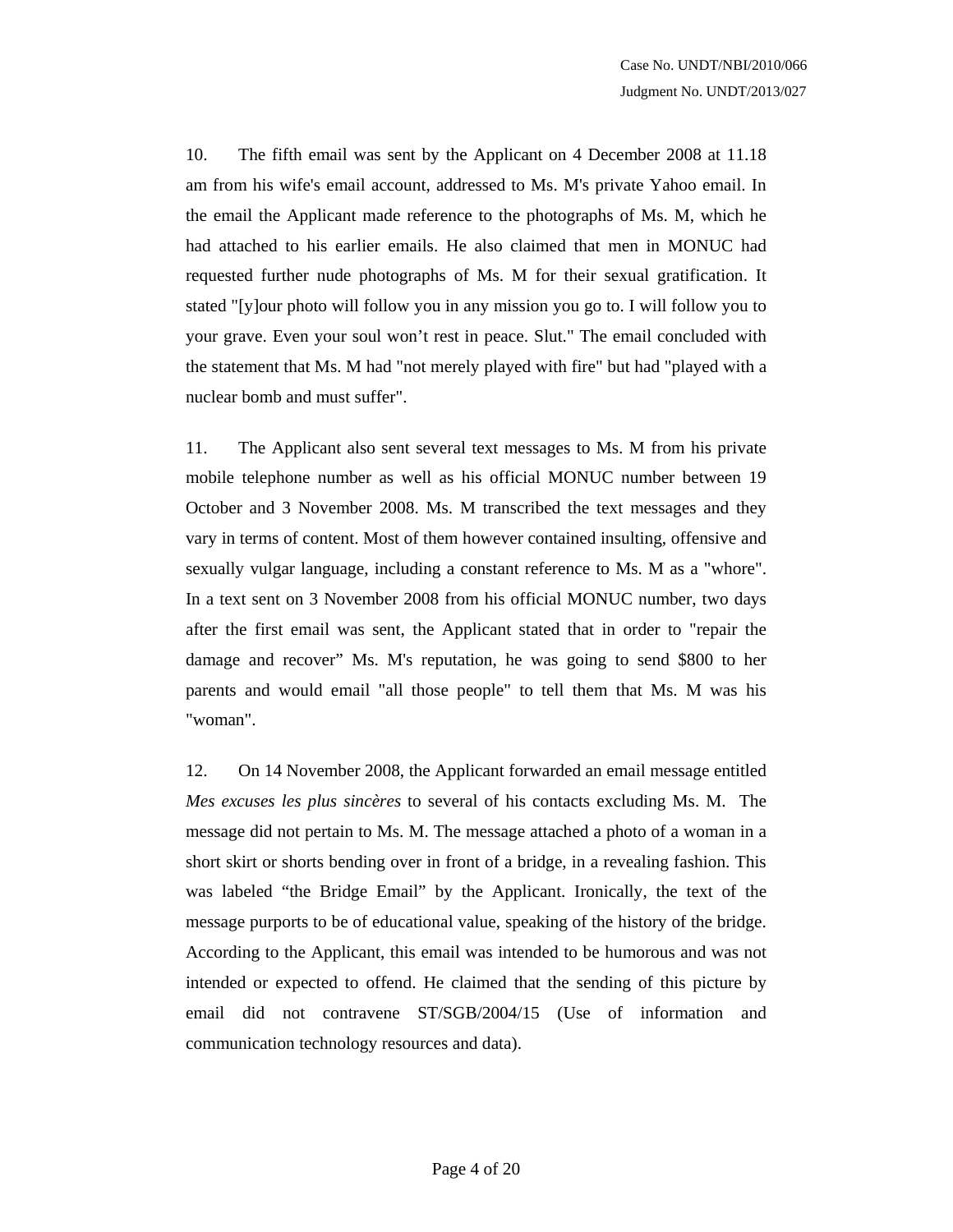13. Following the Applicant's communications, Ms. M filed a complaint with their mutual employer, the United Nations, accusing the Applicant of sexual exploitation, harassment, and the abuse and distribution of pornographic materials, even going so far as to claim, untruthfully though, that her relationship with the Applicant had not been consensual.

14. On 3 December 2008, the Office of Internal Oversight Services (OIOS) rejected consideration of the matter, considering it to be a category II allegation, in the absence of further facts which would elevate it to a category I allegation. It was therefore referred back to MONUC.

15. An *ad hoc* Investigation Panel was duly appointed to investigate and it issued a report of its conclusions on 5 March 2009. The Investigation Panel concluded that "[the Applicant] deliberately intended to humiliate Ms. M. The Panel felt that [the Applicant], in full knowledge of the UN staff rules prohibiting pornographic materials, harassment and threatening behaviour, defiantly believed that he was above the rules. Therefore the Panel felt that he had violated the UN core values and that disciplinary measures should be applied to him."

16. On the basis of the evidence and findings contained in the Investigation Report and supporting documentation, by memorandum from the then Officer-in-Charge, Human Resources Policy Service, Office of Human Resources Management (OHRM), dated 8 June 2009, the Applicant was charged with:

- a. Having prepared and sent offensive and/or threatening emails and text messages to Ms. M between 19 October and 3 November 2008;
- b. Using his official MONUC number to send personal and/or offensive text messages to Ms. M between 19 October and 3 November 2008;
- c. Having sent the offensive and threatening emails, with pictures of Ms. M naked, to several persons, including MONUC staff, family, friends and colleagues of Ms. M; and
- d. Having sent an email of a partly naked woman to other MONUC staff members' Lotus Notes email accounts using his Lotus Notes email account.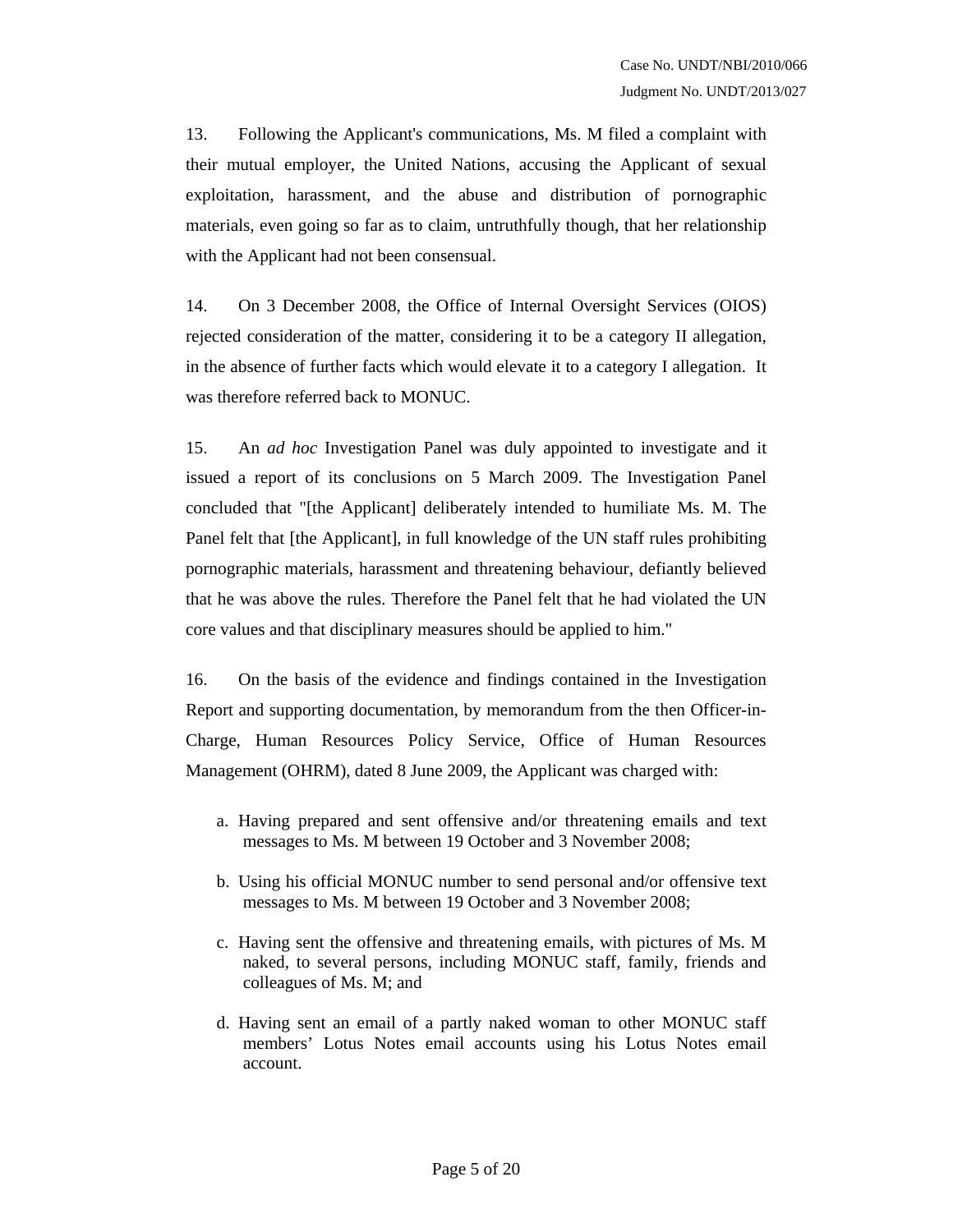17. The Applicant was informed that, if established, his behaviour would constitute a violation of former staff regulation 1.2(f), former staff rules  $301.3(d)$ and 301.3(e), ST/SGB/2004/l5 and ST/SGB/2008/5 (Prohibition of discrimination, harassment, including sexual harassment, and abuse of authority).

18. By memorandum dated 27 June 2009, the Applicant provided comments on the allegations against him. He admitted that he used "harsh words" toward Ms. M and "exchang[ed] violent text messages" with her, but claimed that he never threatened or humiliated her. The Applicant admitted that he sent consecutive emails concerning Ms. M as follows "You are only interested about money; you are cheating on me with another man and are using it to steal money from me. You are acting like a whore and you should be ashamed of yourself". The Applicant admitted that he sent an image of a naked woman to "some of [his] friends" but stated that it was a "joke with no sexual implication."

19. By a letter dated 5 May 2010, the Assistant Secretary-General, Office of Human Resources Management (OHRM), informed the Applicant that all the charges against him had been substantiated and that the USG/DM, on behalf of the Secretary-General, had decided to impose on him the disciplinary measure of separation from service with compensation in lieu of notice and without termination indemnity. The Applicant was subsequently separated from service in May 2010.

### **Procedural history**

20. In view of the disciplinary nature of the case a hearing was held pursuant to Article 16 of the Dispute Tribunal's Rules of Procedure (UNDT Rules). The Applicant and Ms. M gave evidence after they were administered the declaration in compliance with art. 17.3 of the Rules of Procedure and were cross examined.

### **Applicant's submissions**

21. The Applicant submits that his conduct did not amount to a case of harassment in connection with the workplace and therefore there was no violation of staff rules 301.3(d) and 301.3(e).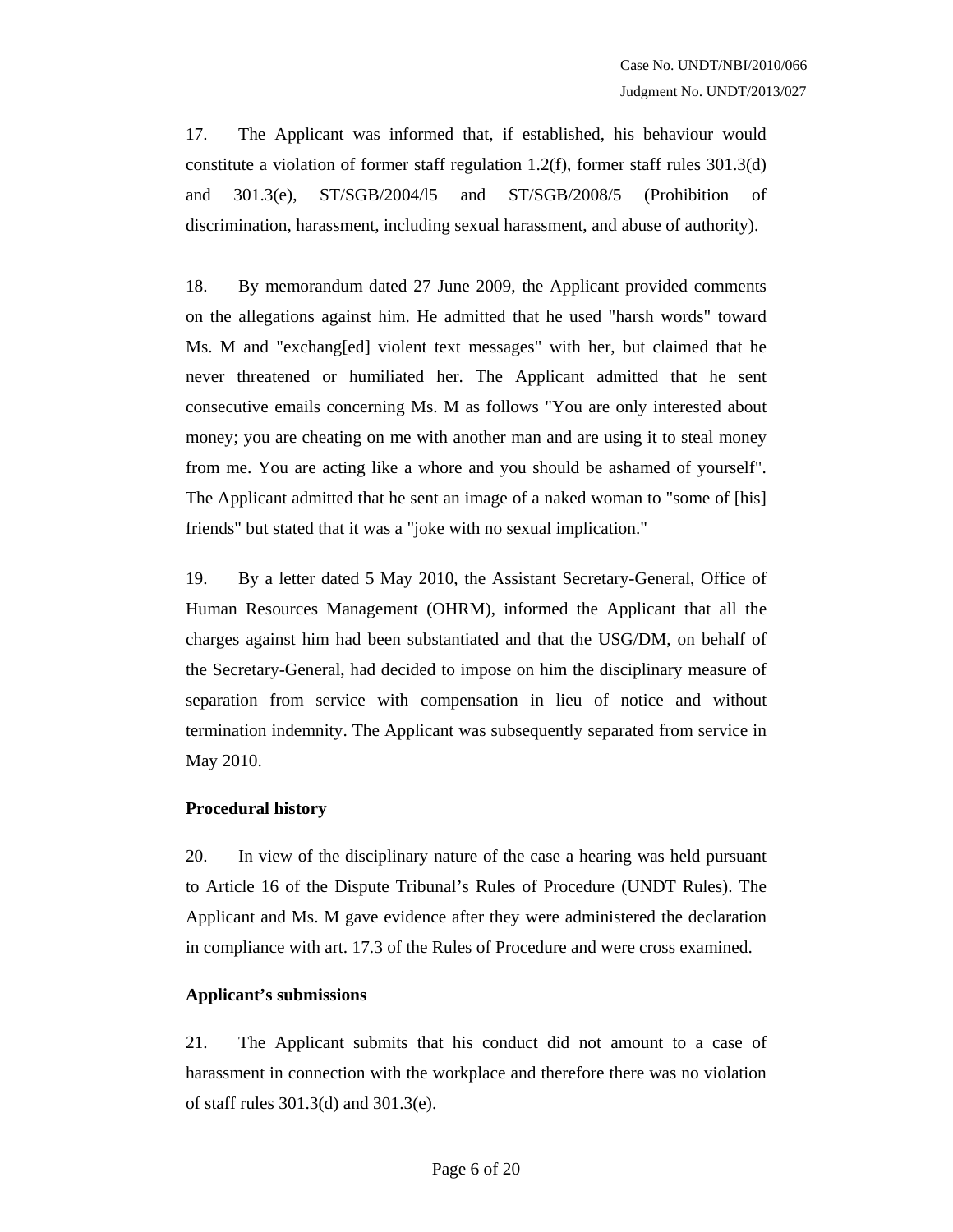22. The Applicant does not deny that he sent all the emails and text messages to Ms. M but argues that given the nature of the private relationship he had with her and his own emotional state of mind at the material time the ultimate sanction of dismissal from service was disproportionate to his misconduct.

23. The Applicant also submits that the USG/DM had no authority to impose the disciplinary measure on him on the ground that the power to impose disciplinary sanctions granted to the Secretary-General had not been properly delegated to the USG/DM who purported to exercise the power in his case.

24. In regard to the email to which a picture of a partly naked woman was attached the Applicant claims that this did not violate ST/SGB/2004/15.

### **Respondent's submissions**

25. It was reasonable for the Respondent to conclude that, by virtue of his threatening and intimidating emails to Ms. M, and to several persons, including United Nations staff and family, friends and colleagues of Ms. M, the Applicant engaged in harassment of Ms. M, in that his conduct was improper and unwelcome and might reasonably have been expected or be perceived to cause offence or humiliation to another person.

26. The Respondent properly concluded that while the Applicant's actions may have arisen out of an intimate and private relationship, his misconduct was "in connection with work" insofar as his emails and text messages were sent to Ms. M, a United Nations staff member; emails were sent to United Nations staff members at their official United Nations email addresses and to friends and relatives of Ms. M and to her United Nations "work colleagues at their private email addresses; and the emails sought to humiliate Ms. M and to compromise her reputation in a professional context".

27. The Applicant deliberately sent his communications to United Nations staff members in various field offices and to Ms. M's colleagues at their private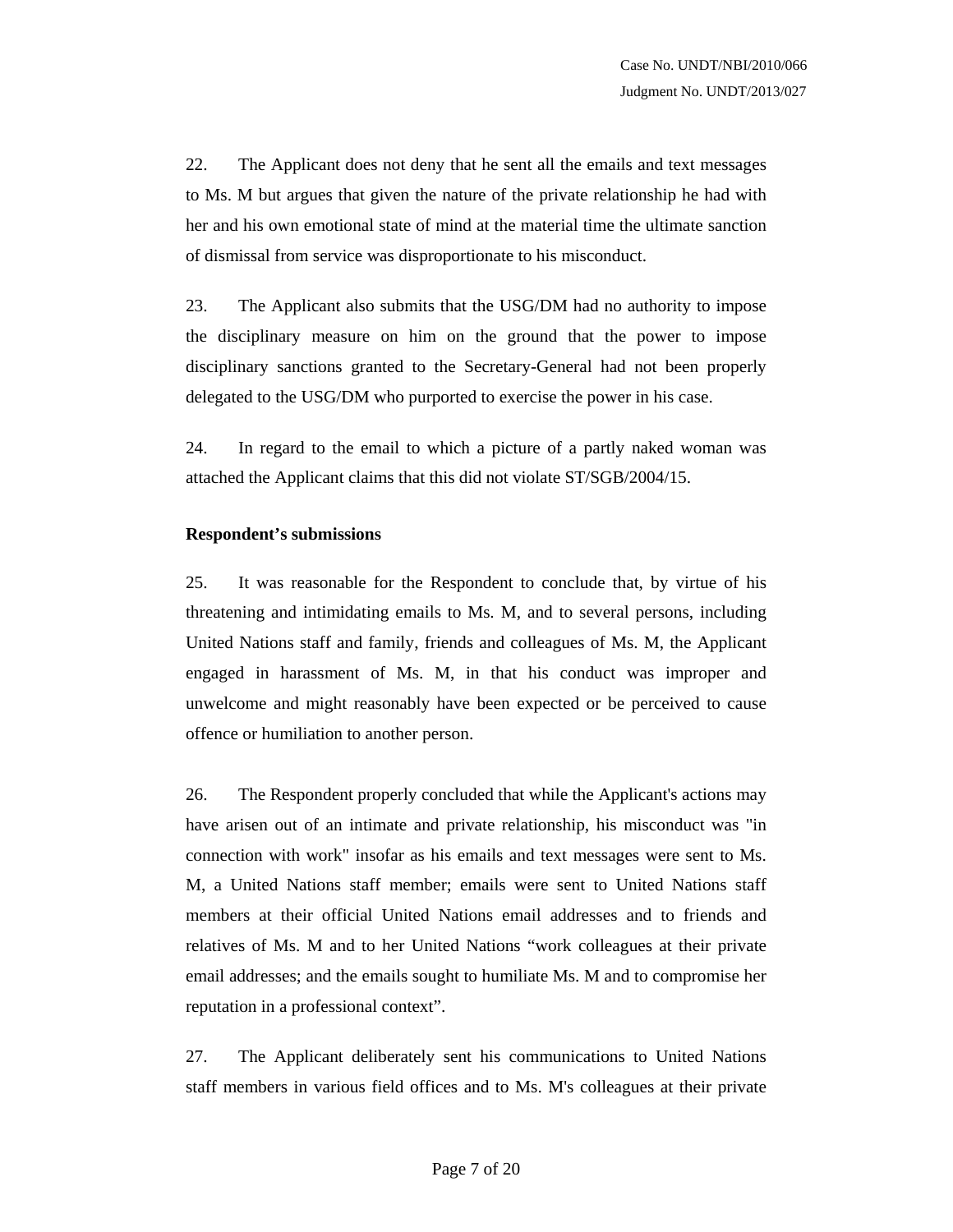email addresses. The purpose of this conduct was to humiliate her, and compromise her reputation and, thus, to interfere with her ability to discharge her official duties.

28. Further, the Applicant's communications that were sent to Ms. M and to non-United Nations staff members, namely her friends and family, were properly considered as an indivisible part of the Applicant's larger campaign of humiliation, abuse and intimidation of Ms. M.

29. In relation to the Applicant's claim that his communications were "personal and private" in nature the Respondent submitted that ST/SGB/2002/13 (Status, basic rights and duties of United Nations staff members) provides that "[t]here can be situations [...] in which the behaviour of an international civil servant can reflect on the Organization. International civil servants must therefore bear in mind that their conduct and activities outside the workplace, even if unrelated to official duties, can compromise the image and the interests of the organization."

30. In regard to the email to which was attached a picture of a girl on a bridge the Respondent submitted that Section 4 of ST/SGB/2004/15 permits limited personal use of information and communication technology (ICT) resources provided such use is, inter alia, consistent with the highest standard of conduct for international civil servants and would not reasonably be expected to compromise the interests or the reputation of the Organization. Section 4.1(a) provides that among the uses which would clearly not meet this standard is the "use of ICT resources for purposes of obtaining or distributing pornography, engaging in gambling, or downloading audio or video files to, which a staff member is not legally entitled to have access." Section 5 prohibits knowingly using ICT resources or ICT data in a manner contrary to the rights and obligations of staff members.

31. On the proportionality of the sanction of dismissal from service the Respondent submits that the nature of the conduct of the Applicant when he sent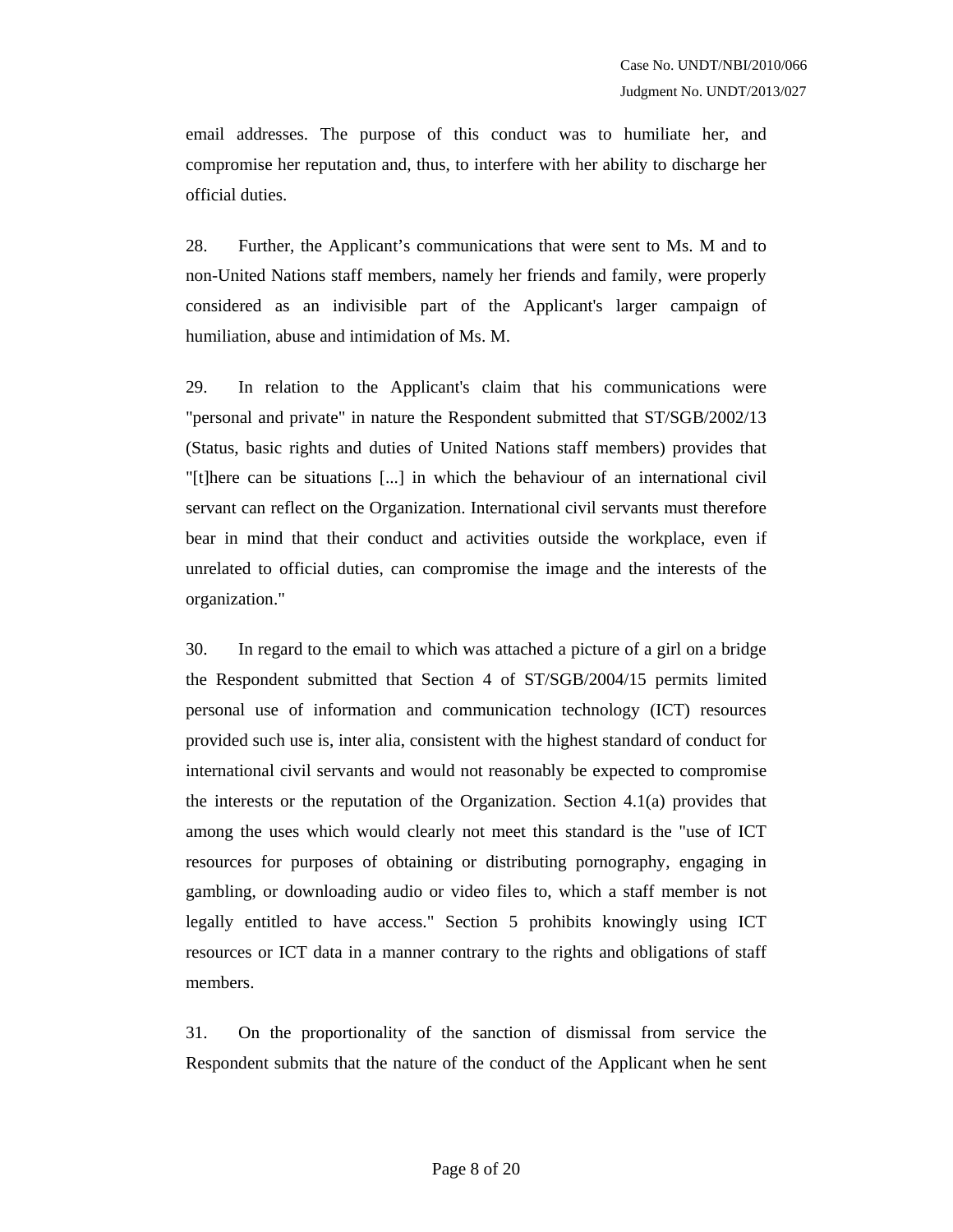the emails and the improper use of United Nations ICT resources fully justified the decision.

#### **Issues**

32. The Tribunal considers that the following are the issues that should be addressed.

- a. Whether the acts complained of amount to misconduct;
- b. Whether the sanction was proportionate to the acts complained of;
- c. Whether there had been a proper delegation of authority to the USG/OHRM to impose the sanction.

### *Whether the acts complained of amount to misconduct*

33. The United Nations Appeals Tribunal (UNAT) held in *Molari* 2010- UNAT-164 that "…when termination is a possible outcome, misconduct must be established by clear and convincing evidence. Clear and convincing proof requires more than a preponderance of the evidence but less than proof beyond a reasonable doubt—it means that the truth of the facts asserted is highly probable".

*Did the Applicant's actions in sending the emails and nude photographs of Ms. M constitute harassment within the meaning of ST/SGB/2008/5?* 

34. ST/SGB/2008/5 was promulgated for the purpose of "ensuring that all staff members of the Secretariat are treated with dignity and respect and are aware of their role and responsibilities in maintaining a workplace free of any form of discrimination, harassment, including sexual harassment, and abuse of authority [...]". Under this Bulletin, discrimination, harassment, including sexual harassment, and abuse of authority are classified as "prohibited conduct".

35. Pursuant to section 1.2 of ST/SGB/2008/5, harassment is defined as:

[...] any improper and unwelcome conduct that might reasonably be expected or be perceived to cause offence or humiliation to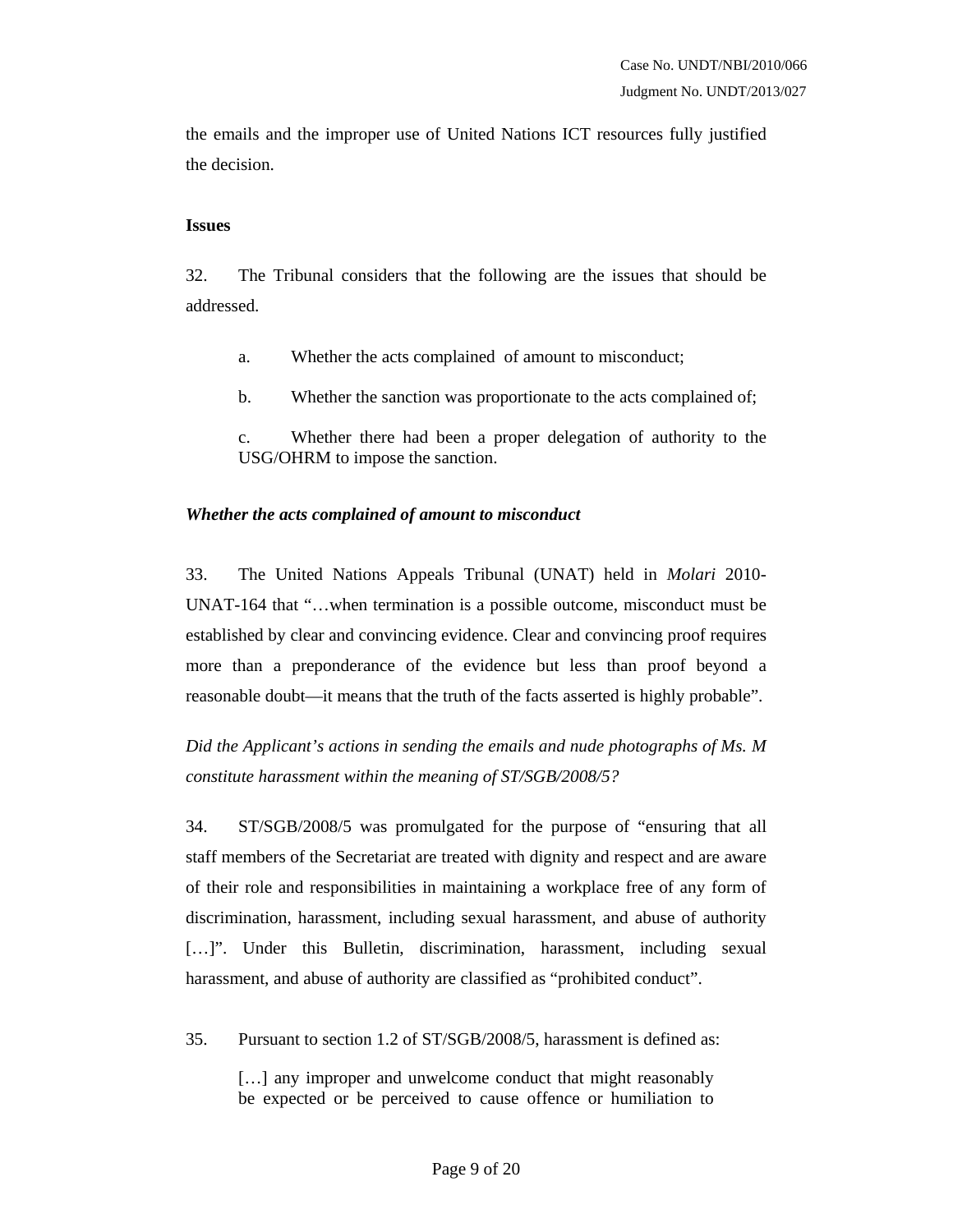another person. Harassment may take the form of words, gestures or actions which tend to annoy, alarm, abuse, demean, intimidate, belittle, humiliate or embarrass another or which create an intimidating, hostile or offensive work environment. Harassment normally implies a series of incidents.

36. Pursuant to section 3.1, "all staff members have the obligation to ensure that they do not engage in or condone behaviour which would constitute prohibited conduct with respect to their peers, supervisors, supervisees and other persons performing duties for the United Nations".

37. Having reviewed the contents and nature of the emails this Tribunal takes the view that the conduct of the Applicant in creating these emails and sending them to Ms. M, as well as distributing to other recipients, some of whom were working in the same unit as Ms. M was certainly conduct not befitting a staff member of the Organization. Matters were made worse when the Applicant attached a picture of Ms. M in the nude, a picture that he falsely alleged he had deleted from his camera.

38. The sending of the crude and offensive emails and the pictures amount to harassment by the use of words and gestures and were calculated to demean, humiliate and embarrass Ms. M in her work place in that they tended to depict her as a sort of heartless monster, a woman bent on exploiting men for monetary gains, a woman who would just offer herself to men for money. Ms. M in her testimony given on 22 March 2012 described her reaction as follows:

When I received the emails they demoralised me. I was very emotional and surprised. I even considered suicide. . . I did not think such a thing could happen.

39. She described the effect on her work environment: "[It] meant that I could no longer work or be with [my] colleagues or look them in the eye.... I locked myself in the office for the whole day, crying.... It affected me very badly. Everyone was looking at me in an embarrassed (sic) way. I stayed in the office. I did not want to speak to anyone".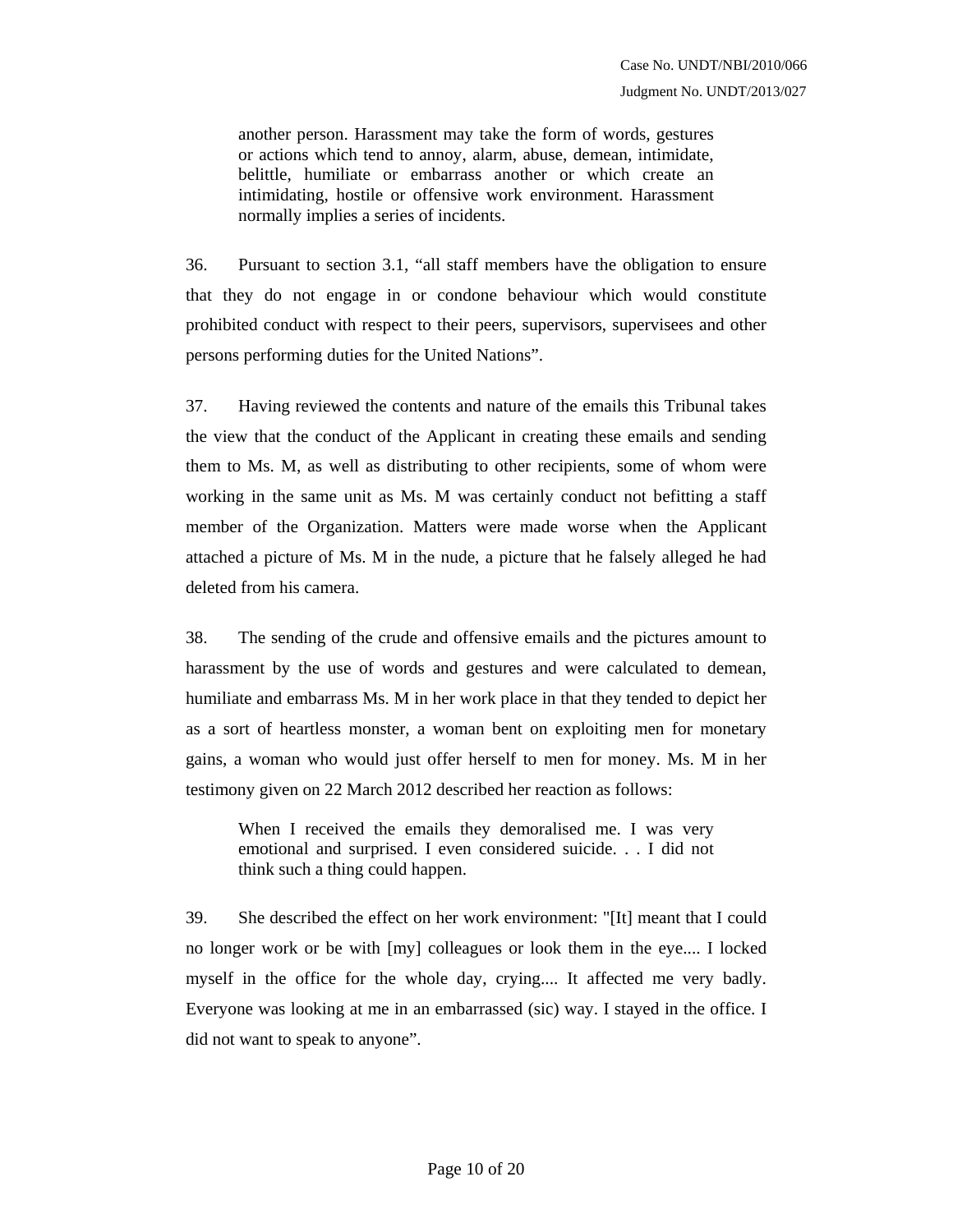40. Ms. M described how she felt about the emails being sent to her friends and family: "I was shocked. I really lost my mind. This was overwhelming. I was completely demoralised. The only solution was to commit suicide. I did not see people. Everyone called to ask me what kind of problem you could have with someone like this. I was not myself. I did not know what to do".

41. On the naked photograph that was sent to her, her colleagues in the Organization, family and friends she stated that she became very emotional. She did not even know that the photograph existed and she was surprised to see it. She explained: "I felt very embarrassed ... It was difficult go to work every day ... [E]veryone was looking at me. I stayed indoors the whole time. I did not speak to anyone".

42. There is no dispute that the Applicant sent the offensive emails to Ms. M and to other recipients. On the one hand, the Applicant declares that the emails were "damaging and borderline violent" and that they were "personal and private". On the other hand, he acknowledges that his acts were "unethical" and that he engaged in conduct unbefitting of an international servant, mindful of the adverse consequences for the reputation of Ms. M".

43. As a matter of law the Applicant has made a statement akin to a confession in criminal law. Though a court of law is faced with an admission of guilt by a party who is charged, the court still has to look at the overall circumstances in which the confession was made and whether the facts admitted to amount to a criminal act. The same approach must, in the view of this Tribunal, be taken in disciplinary matters in view of the presumption of innocence in disciplinary proceedings as observed by the United Nations Appeals Tribunal ("the Appeals Tribunal") in the case of *Liyanarachchige* 2010-UNAT-087 that: "The Appeals Tribunal recalls that in a system of administration of justice governed by law, the presumption of innocence should be respected".

44. The evidence shows that the Applicant readily made the confessions in regard to his conduct without any prompting or oppressive conduct by the investigators. Though the Tribunal would urge the investigators to tread with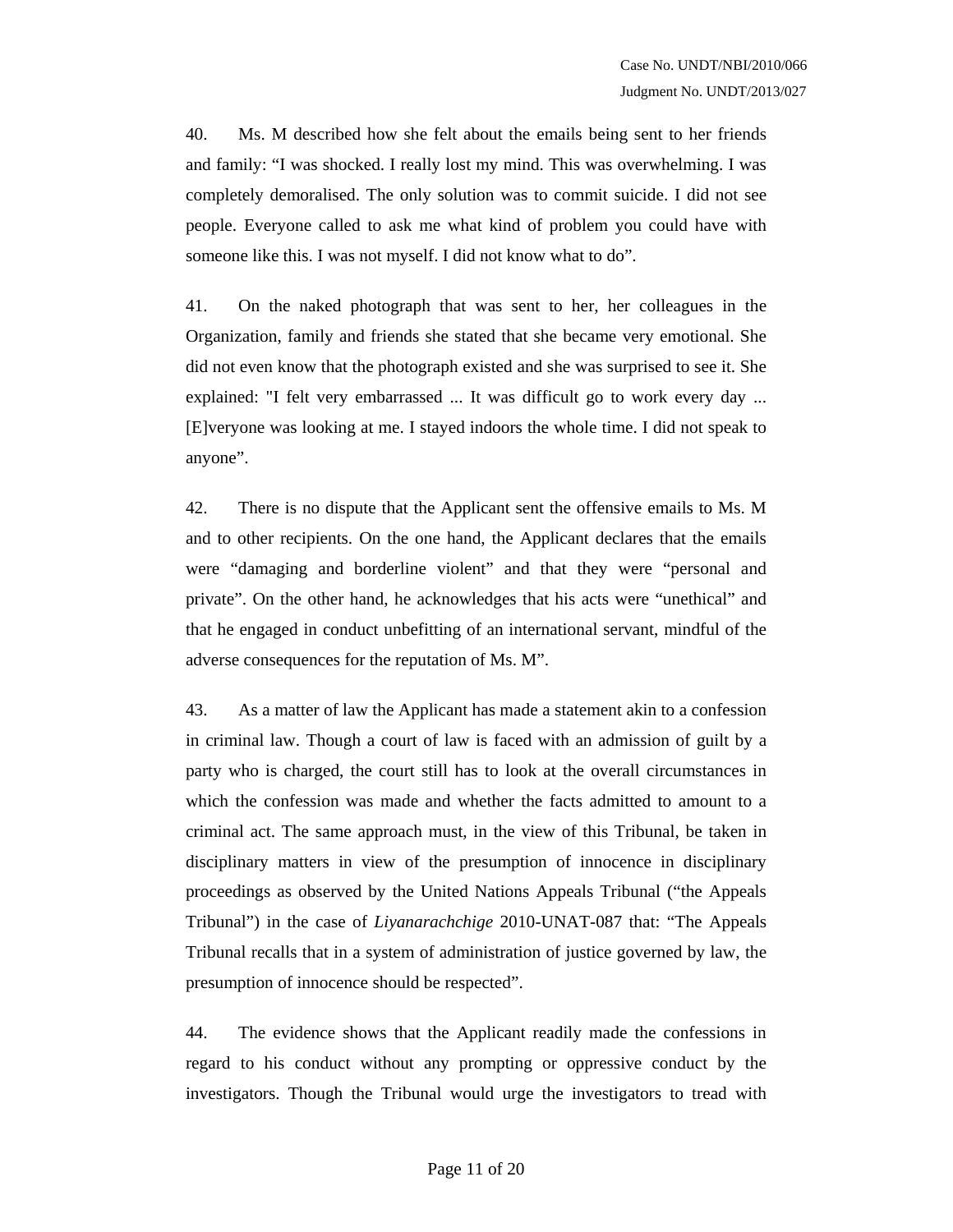caution when faced with such a situation. But even if no caution or warning was administered to the Applicant, this flaw was cured by subsequent proceedings as the Applicant had full latitude to give his side of events in answer to the charges and to the Tribunal where he was assisted by counsel.

45. The defence of the Applicant is that the whole incident is related to his private life in view of the intimate relationship with Ms. M and can therefore not be deemed to be harassment in connection with the workplace. He gave evidence that he found Kikwit and Bunia to be very difficult duty stations and that this affected his emotional fortitude. He considered his relationship with Ms. M to be both consensual and serious, having met her mother, travelled on holiday with her, and it being a matter of public knowledge. In his evidence, the Applicant apologized for his conduct and admitted that he had acted in a stupid way. He asked Ms. M to forgive him. He also expressed shame about his conduct.

46. This defence is lame and does not hold water. It was the Applicant who brought what he considered his private life into the public domain by sending emails to many recipients, including United Nations colleagues, who surely were not interested in his private life and this he did, as rightly pointed out by the Respondent, with a view to humiliating Ms. M and to placing her in a very embarrassing situation in her status as a staff member and to compromise her ability to discharge her duties. Further, the Applicant was very much aware that he had damaged Ms. M's reputation because in a text sent on 3 November 2008 from his official MONUC number, he stated that in order to "repair the damage and recover" Ms. M's reputation, he was going to send \$800 to her parents and would email "all those people" to tell them that Ms. M was his woman.

47. However the Tribunal cannot help observing that Ms. M is partly to blame for what is no doubt reprehensible conduct on the part of the Applicant. At a time when she was intimately involved with him she led him to believe that she was having one or more affairs with other men. The Tribunal can justifiably understand the human reaction of the Applicant to this fact without condoning his overall conduct.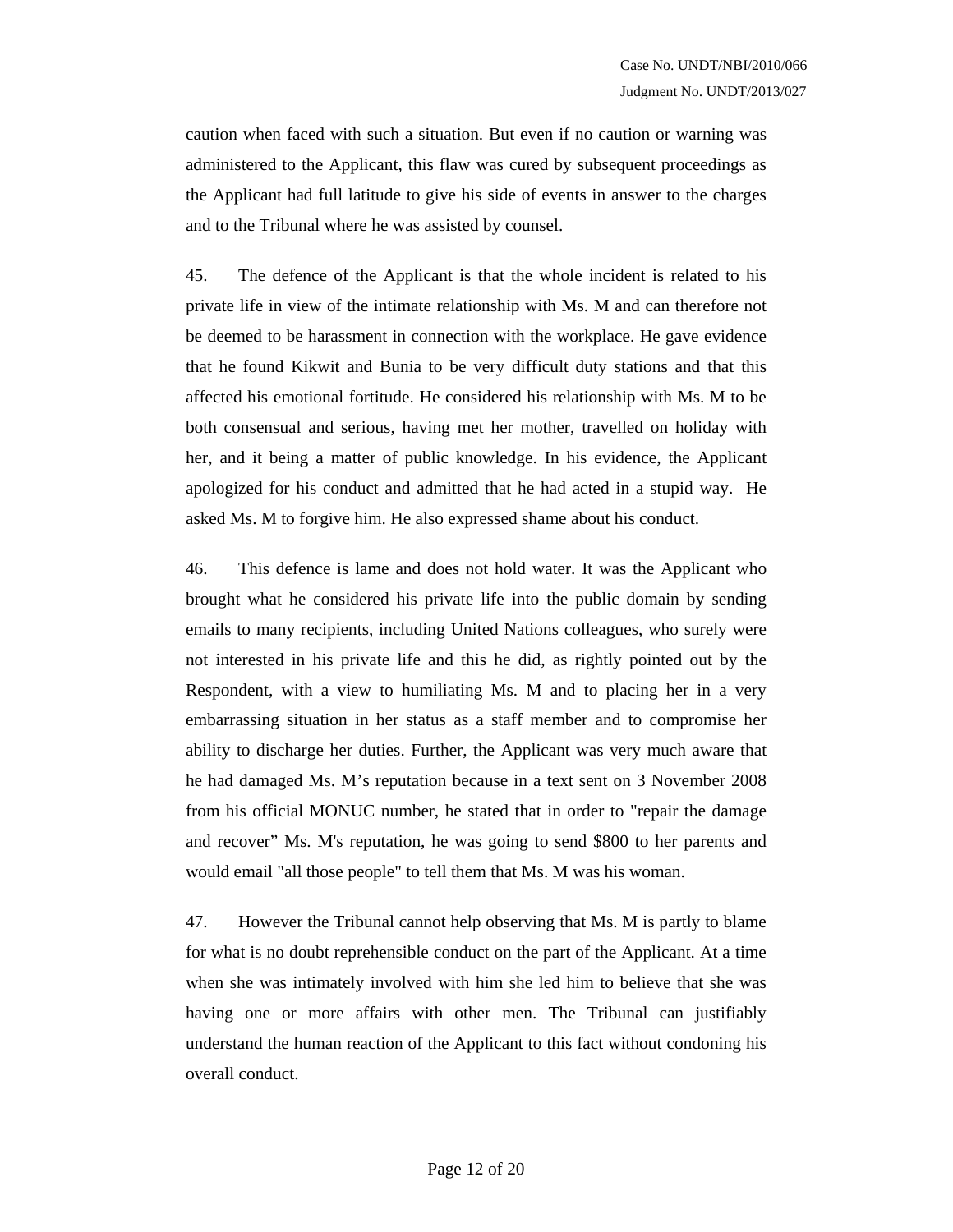48. Even if it is assumed that all the communications related to the private life of the Applicant he still cannot be absolved of blame. ST/SGB/2002/13 (Status, basic rights and duties of United Nations staff members) provides that "[t]here can be situations, in which the behaviour of an international civil servant can reflect on the Organization. International civil servants must therefore bear in mind that their conduct and activities outside the workplace, even if unrelated to official duties, can compromise the image and the interests of the organization." By acting as he did the Applicant exhibited sordid conduct that would certainly tarnish the image of the Organization.

49. The Tribunal finds that the Applicant's actions in sending the caustic emails and nude photographs of Ms. M to United Nations staff members at their official United Nations email addresses and to their private email addresses constitute harassment within the meaning of ST/SGB/2008/5 in that the emails sought to belittle, humiliate and embarrass Ms. M and to compromise her reputation in a professional context. Accordingly, his actions in this respect amounted to misconduct.

### *Did the Applicant violate ST/SGB/2004/15 by sending the Bridge Email?*

50. Section 4.1 of ST/SGB/2004/15 reads as follows:

Section 4 – Limited personal use

4.1 Authorized users shall be permitted limited personal use of ICT resources, provided such use:

(a) Is consistent with the highest standard of conduct for international civil servants (among the uses which would clearly not meet this standard are use of ICT resources for purposes of obtaining or distributing pornography, engaging in gambling, or downloading audio or video files to which a staff member is not legally entitled to have access)

51. The relevant part of Section 5.1 reads as follows:

Section 5 - Prohibited activities

5.1 Users of ICT resources and ICT data shall not engage in any of the following actions:

[…]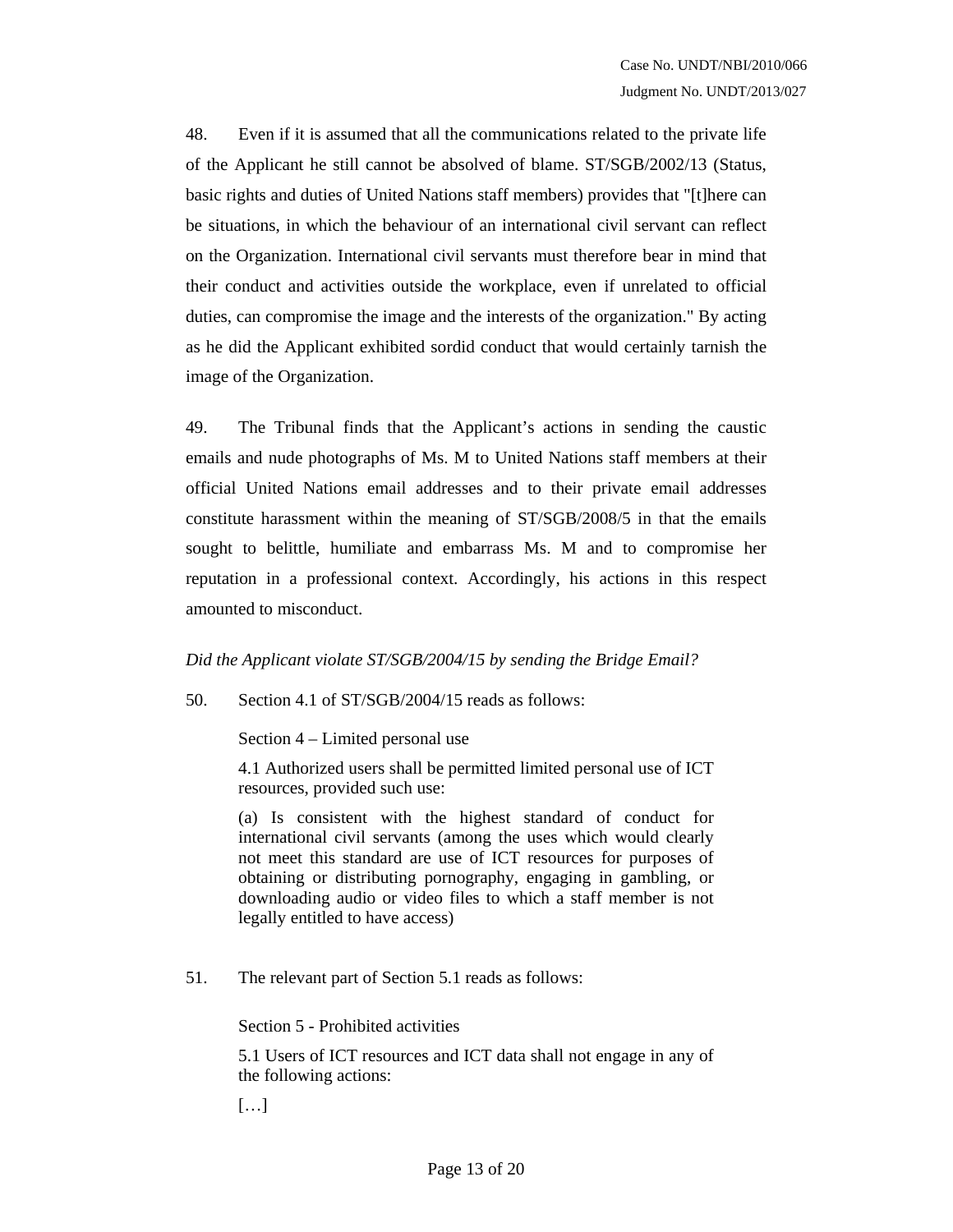(c) Knowingly, or through gross negligence, using ICT resource or ICT data in a manner contrary to the rights and obligations of staff members.

52. As pointed out earlier, the Applicant sent an email on 14 November 2008 from his Lotus Notes email account to the Lotus Notes accounts of several MONUC staff members with a picture attached to it that depicts a woman in a short skirt or shorts bending over in front of a bridge.

53. According to the *ad hoc* Investigation Panel, there was concrete evidence that the Applicant distributed pornographic materials (two pictures of a naked female colleague and one of a half-naked woman by a Paris bridge) using Lotus Notes and MONUC computer resources. The Tribunal notes however that while the Investigation Panel's finding on the improper use of the Organization's ICT resources includes the pictures of Ms. M, the Applicant was charged by OHRM with "[h]aving sent an email of a partly naked woman to other MONUC staff members' Lotus Notes email accounts using his Lotus Notes email account". He was not charged with using his Lotus Notes email account to send the nude pictures of Ms. M to other MONUC staff members.

54. Consequently, the Tribunal will focus solely on whether the Applicant's sending of the Bridge Email was consistent with the limited personal use allowed by sec. 4.1 of ST/SGB/2004/15. Or was it among the uses prohibited by sec. 4.1, specifically obtaining or distributing pornography.

55. In *Liyanarachchige* the Appeals Tribunal observed: "The onus should therefore be on the administration, which is charging a staff member with misconduct, to establish the factual basis for the disciplinary measure taken against the staff member".

56. The standard of proof in disciplinary matters is lower than the beyond reasonable doubt obtaining in criminal matters but higher than the balance of probabilities approach applicable in civil cases and the act of misconduct must therefore be established by clear and convincing evidence. That standard cannot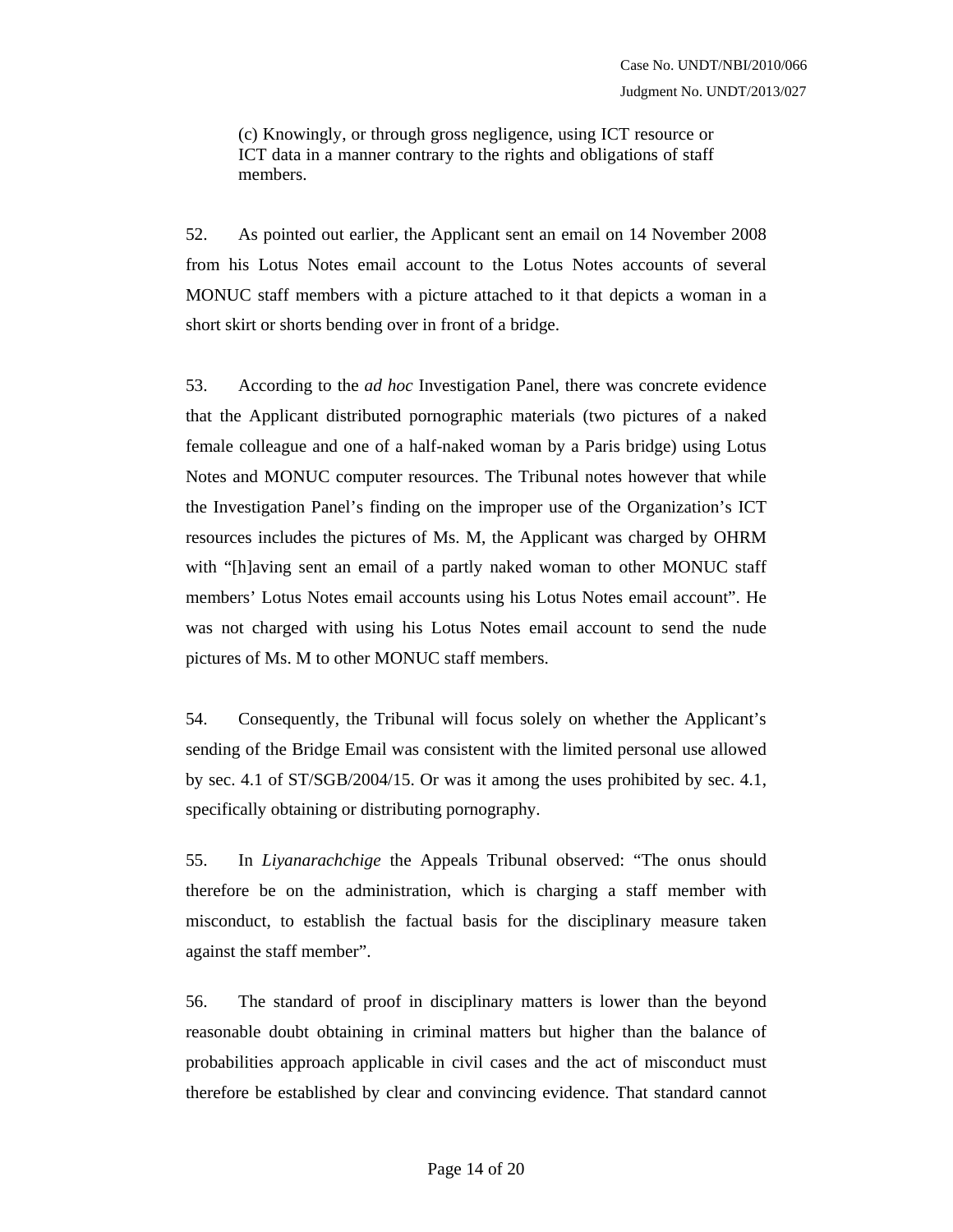however be applied in a total vacuum. A measure of common sense, logic and human experience will necessarily come into as the standard is used to evaluate concrete facts.

57. The Tribunal reiterates what it stated in the case of *Massah* UNDT/2011/218:

It has never been easy to define what pornography is. "Pornography" is not defined in the Bulletin, or in the Commentary annexed thereto. It is not defined in any of the existing Staff Rules and Regulations or Secretary-General's Bulletins or Administrative Instructions or Information Circulars. The Tribunal must therefore resort to the ordinary dictionary meaning of the word, which is given as: "The explicit description or exhibition of sexual subjects or activity in literature, painting, films, etc., in a manner intended to stimulate erotic rather than aesthetic feelings; literature etc. containing this".<sup>2</sup>

"At times pornography is confused with, or not differentiated from, obscenity. A distinction must also be made between materials which may be artistic in nature and value, and those which may be considered pornographic. In the case of Miller v. California, 413 U.S. 15 (1973), Chief Justice Warren Burger of the United States Supreme Court laid down a test for obscene or pornographic materials as follows:

The basic guidelines for the trier of fact must be: (a) whether "the average person, applying contemporary community standards" would find that the work, taken as a whole, appeals to the prurient interest, Kois v. Wisconsin, supra, at 230, quoting Roth v. United States, supra, at 489; (b) whether the work depicts or describes, in a patently offensive way, sexual conduct specifically defined by the applicable state law; and (c) whether the work, taken as a whole, lacks serious literary, artistic, political, or scientific value".

"In the United States case of Jacobellis v. Ohio 378 U.S. 184 (1964), Justice Potter Stewart stated, of the term "hardcore pornography":

I shall not today attempt further to define the kinds of material I understand to be embraced within that shorthand description; and perhaps I could never succeed in intelligibly doing so. But I know it when I see it…"

58. In the present case, the Tribunal finds that although the Applicant was trying to pass off the picture attached to the Bridge Email as having educational

 $\overline{a}$ 

<sup>&</sup>lt;sup>2</sup> Shorter Oxford English Dictionary, (Oxford University Press, 2007).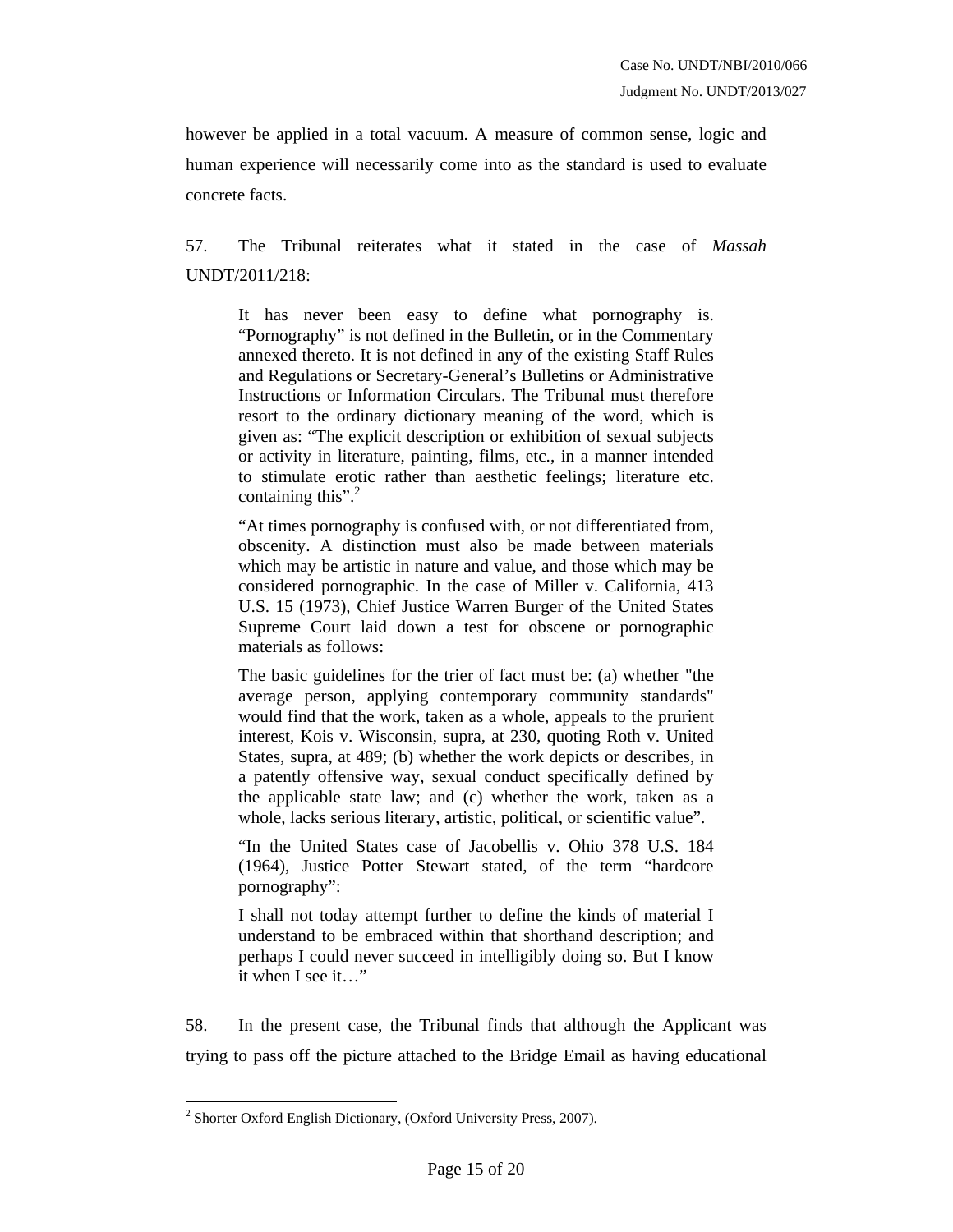value, it in fact lacked any serious literary, educational or even artistic value. Nevertheless, the Tribunal finds that the picture did not depict sexual conduct in a patently offensive way.

59. The Tribunal finds also that while the picture is tactless and improper and should not have been sent to anyone using the Organization's ICT resources, it does not amount to pornography. The Tribunal concludes therefore that the *ad hoc* Investigation Panel was wrong to find as it did on this issue.

### *Was the sanction proportionate to the misconduct?*

60. In relation to the pictures sent by the Applicant the Tribunal has examined the "Practice of the Secretary-General in disciplinary matters and possible criminal behaviour, 1 July 2011 to 30 June  $2012.^{3}$ 

61. The Applicant's case would fall under section J (Misuse of information and communications technology resources). This section includes two cases of pornography being stored, received and/or distributed on or via official computers. The relevant paragraphs read as follows:

A staff member received e-mails containing pornographic material on United Nations e-mail on at least 20 occasions; failed to report to the proper authority the receipt of the e-mails from other United Nations staff members and sent e-mails containing pornographic material using United Nations e-mail on at least 130 occasions.

*Disposition*: censure and loss of two steps in grade with deferment, for two years, of eligibility for salary increment.

A staff member received e-mails containing pornographic material, on United Nations e-mail on at least 24 occasions; failed to report to the proper authority the receipt of the e-mails from other United Nations staff members and sent e-mails containing pornographic material using United Nations e-mail on at least 24 occasions.

*Disposition*: censure.

62. The "Practice of the Secretary-General in disciplinary matters and possible criminal behaviour, 1 July 2010 to 30 June  $2011^{4}$ , included the following under section C (Computer-related misconduct):

<sup>&</sup>lt;sup>3</sup> ST/IC/2012/19.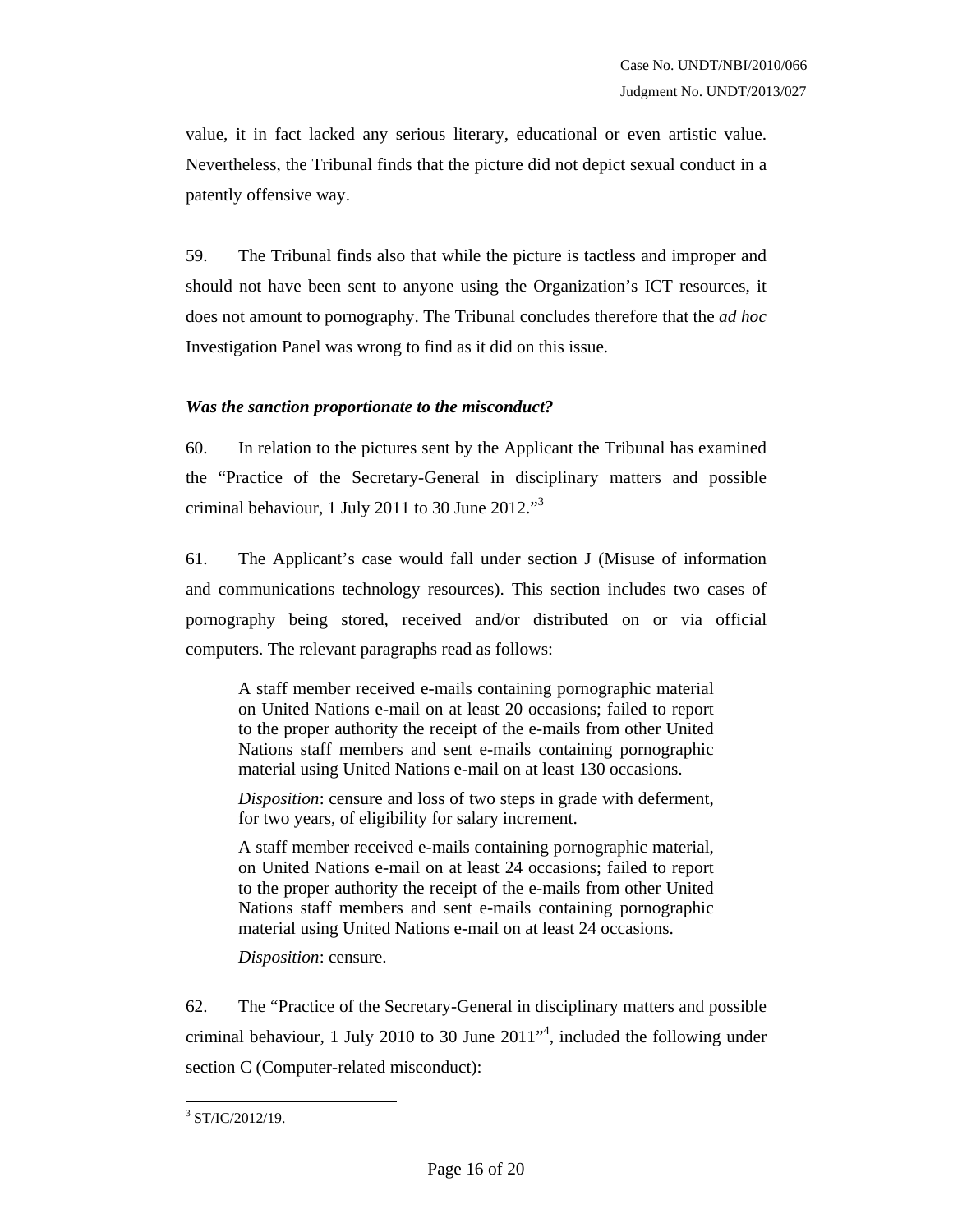Two staff members received and distributed a relatively small number of e-mails containing pornography using their official Lotus Notes e-mail accounts.

*Disposition*: censure.

Thirty-two staff members received and distributed a relatively small number of e-mails containing pornography using their official Lotus Notes e-mail accounts.

### *Disposition*: censure.

Eight staff members received e-mails, distributed and stored a relatively large number of e-mails containing pornography using their official Lotus Notes e-mail accounts.

*Disposition*: censure, loss of two steps within grade and two years deferral of consideration for promotion.

63. As found above, the picture of the woman on the bridge was not of a pornographic nature thus the Applicant should not and cannot be sanctioned on that account. Even if the materials were pornographic in nature the ultimate sanction of dismissal on that charge alone would not in the light of the practice obtaining in such cases be justified. However, in this particular case the Tribunal has previously concluded that the Applicant harassed Ms. M by sending pictures of her in the nude along with defamatory emails to United Nations staff members and her family and friends.

64. Whether a sanction imposed for misconduct is proportionate to the misconduct must be "analysed in the light of the evidence establishing the misconduct, the manner in which the act was perpetrated, the attitude of the wrongdoer and the need to protect the integrity of the Organisation".<sup>5</sup> The case law on proportionality of disciplinary measures is well-settled. "The Tribunal will give due deference to the Secretary-General unless the decision is manifestly unreasonable, unnecessarily harsh, obviously absurd or flagrantly arbitrary."<sup>6</sup>

65. In the light of these factors the Tribunal concludes that the sanction imposed by the Respondent was not disproportionate to the serious misconduct of harassment that was established. Indeed the conduct of the Applicant all through

 $\frac{1}{4}$  $4$  ST/IC/2011/20.

<sup>5</sup> *Diakite* UNDT/2010/024. 6 *Perelli* UNDT/2012/034.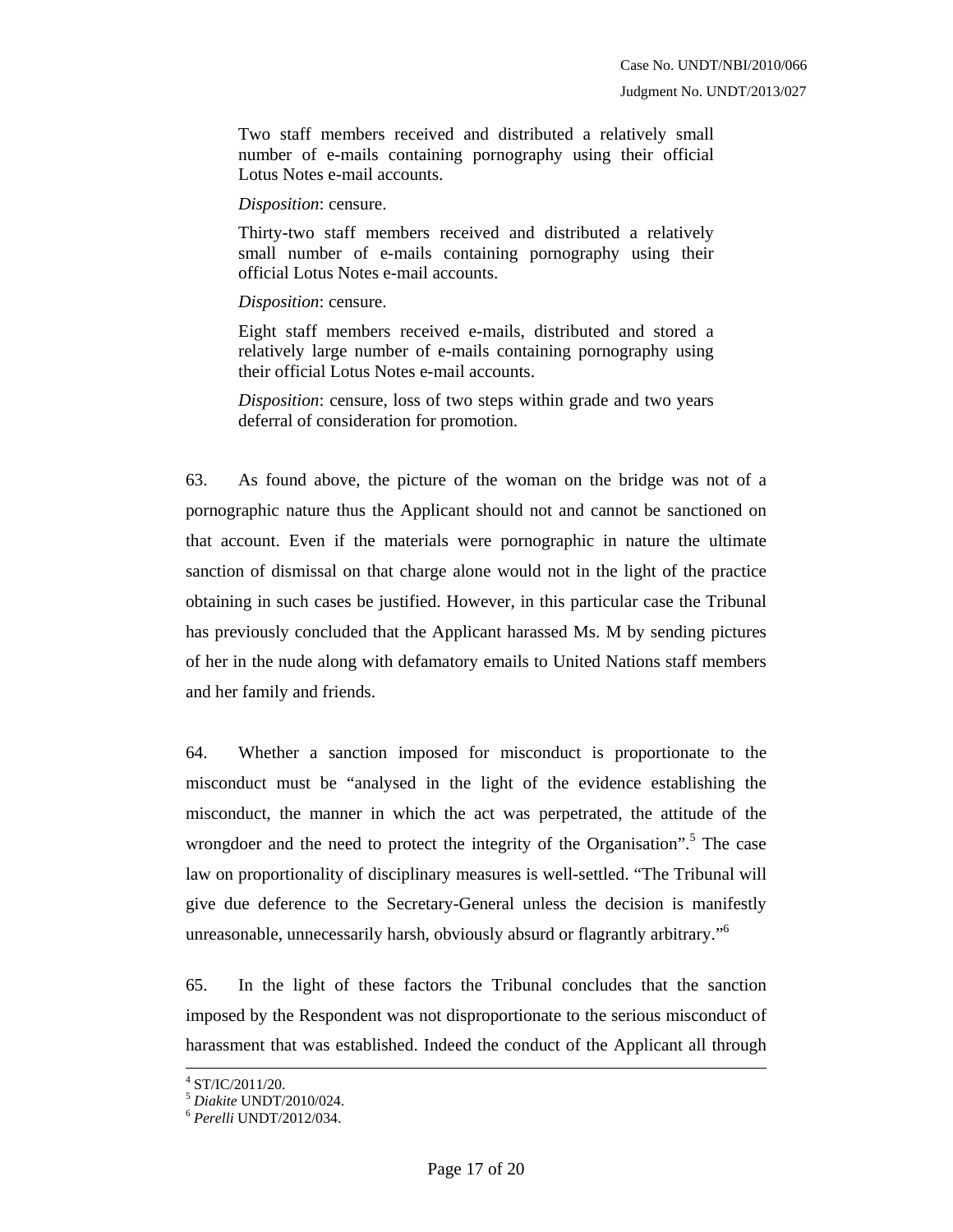was aimed at demeaning a staff member. At the time of the incident the Applicant was a security officer with MONUC. He held managerial and supervisory responsibilities. He admitted that his position was a serious one of responsibility and authority. In the light of the position he held and the responsibilities he was entrusted with the misconduct is even more serious.

66. The Applicant's misconduct was egregious and it had a devastating effect on another United Nations staff member and her work environment. The Applicant failed to respect the high level of trust placed in him. It was the duty of the Respondent to take the appropriate action and the Secretary-General cannot be faulted for concluding that the Applicant was no longer fit to be a member of the Organisation. It is the duty of the Secretary General to maintain and limit damage that may be done to the Organisation's reputation.

### *Was the USG/DM properly delegated to sanction the Applicant?*

67. The Applicant avers that the USG/DM lacked the necessary authority to make the decision.

68. Provisional staff rule  $10.1(c)^7$ , which is applicable in the current case, stipulated, *inter alia*, that the decision to impose a disciplinary measure shall be within the discretionary authority of the Secretary-General or officials with delegated authority.

69. Paragraph 9 of ST/AI/371 as amended on 11 May 2010 provides that "decisions on recommendations for the imposition of disciplinary measures shall be taken by the Under-Secretary General for Management on behalf of the Secretary-General" and that "[s]taff members shall be notified of a decision to impose a disciplinary measure by the Assistant Secretary-General for Human Resources Management".

 $\overline{a}$ 7 ST/SGB/2009/7 of 16 June 2009 and 21 October 2009.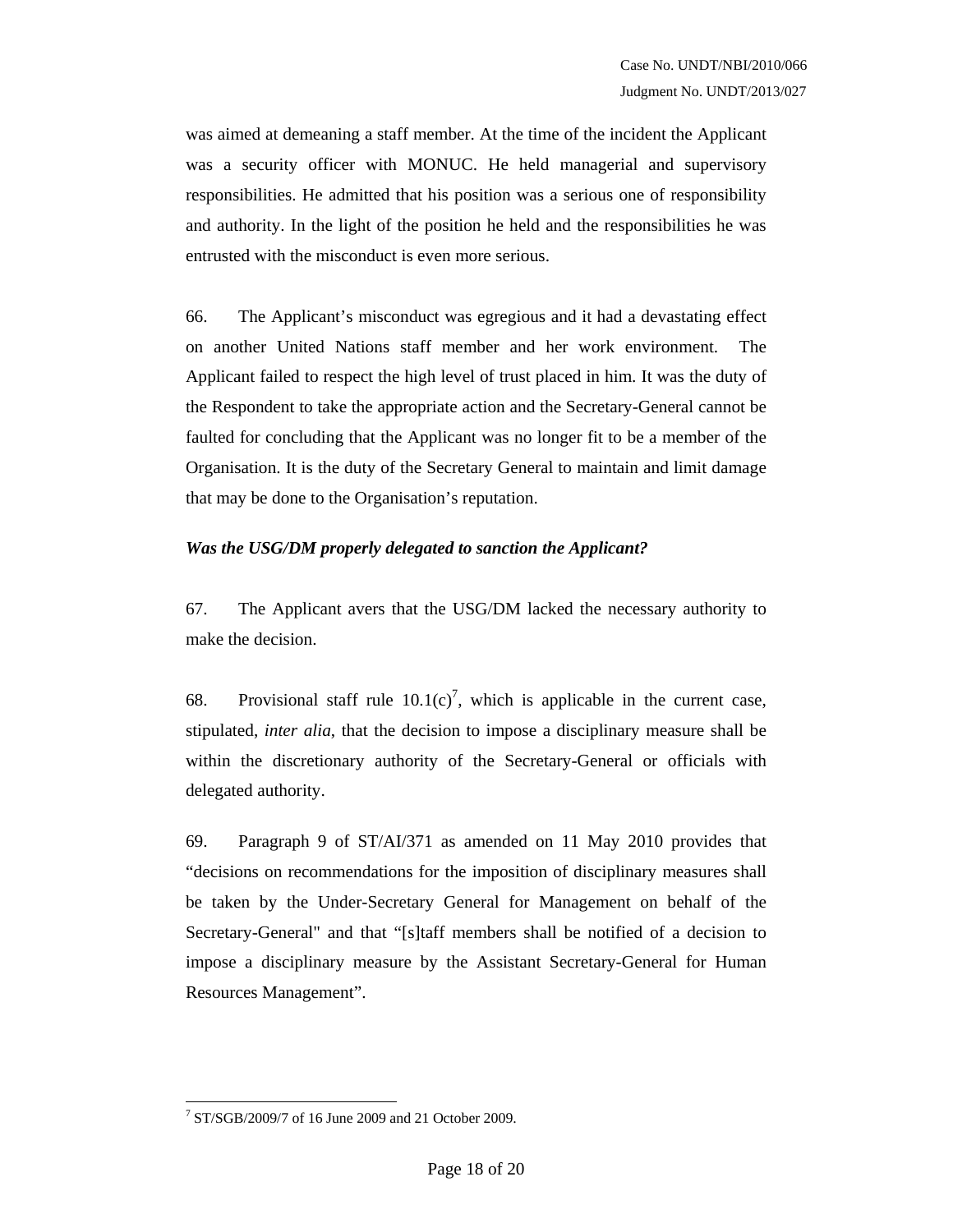70. Further, the Secretary-General indicated to the General Assembly on 23 August 2007 that under the new system of administration of justice, the USG/DM would make all decisions as to the imposition of disciplinary measures.<sup>8</sup>

71. Based on the foregoing, the Tribunal finds that the responsibility for making decisions to impose disciplinary measures and to dismiss staff members was delegated to the USG/DM effective 1 July 2009.

72. Accordingly, the Tribunal concludes that the USG/DM was vested with the proper delegation of authority to sanction the Applicant.

## **Conclusion**

73. The Tribunal finds that that the Applicant's actions in sending the emails and nude photographs of Ms. M to United Nations staff members at their official United Nations email addresses and to their private email addresses constituted harassment within the meaning of ST/SGB/2008/5 and as such, his actions amounted to misconduct.

74. The Tribunal finds that the sanction was proportionate to the misconduct.

75. The Tribunal finds that the USG/DM had been vested with the requisite delegation of authority to sanction the Applicant.

 $8 \text{ A}/62/294.$